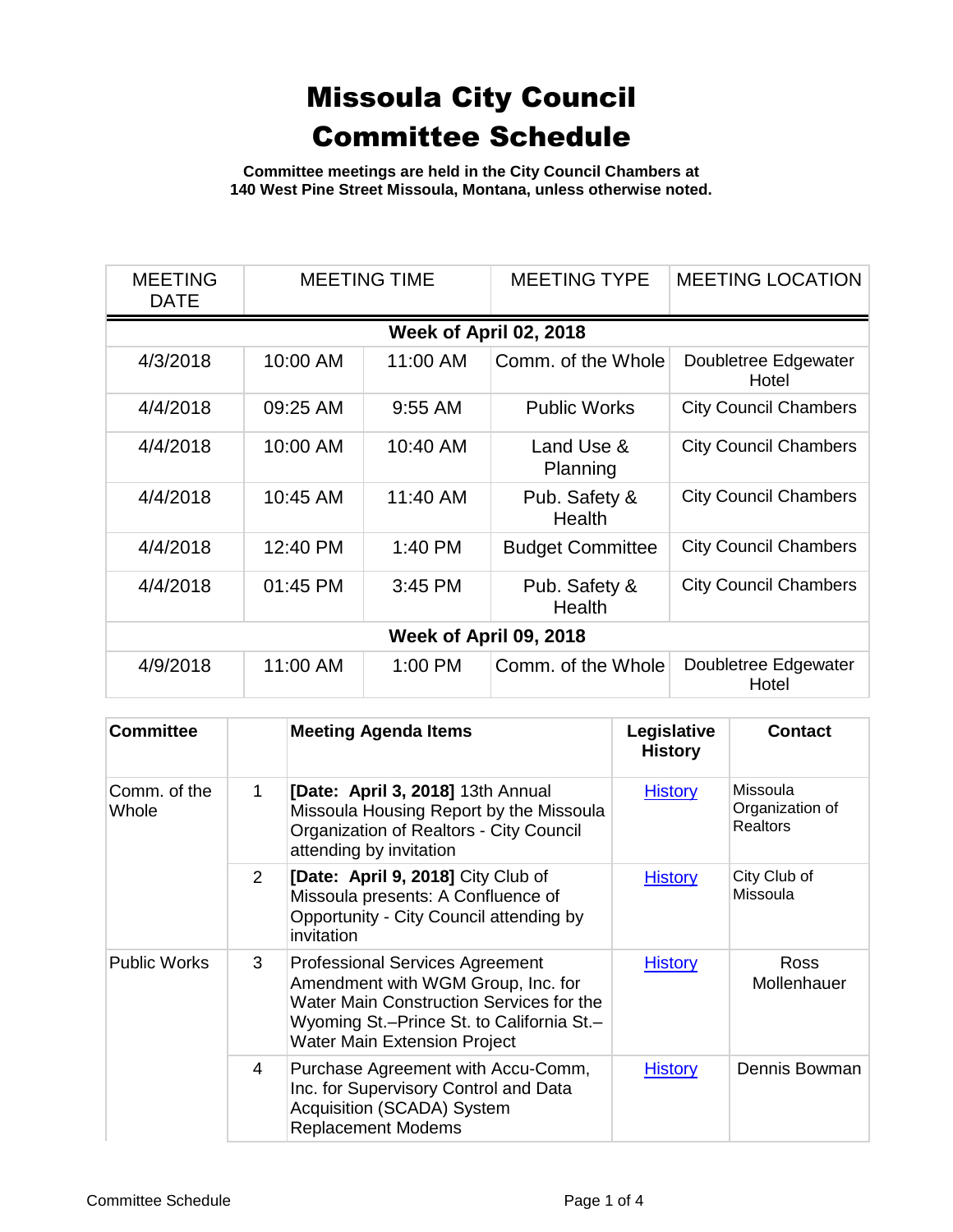**Committee meetings are held in the City Council Chambers at 140 West Pine Street Missoula, Montana, unless otherwise noted.**

|                            | 5               | Purchase of two Small Crew Cab Pickups<br>for Parks Department                                           | <b>History</b> | <b>Scot Colwell</b>                               |
|----------------------------|-----------------|----------------------------------------------------------------------------------------------------------|----------------|---------------------------------------------------|
|                            | 6               | Purchase of one Case Backhoe for Parks<br>Department                                                     | <b>History</b> | <b>Scot Colwell</b>                               |
| Land Use &<br>Planning     | $7^{\circ}$     | Rezone Request 2203 S. 12th St. W.,<br>RM2.7 to RM2                                                      | <b>History</b> | Jenny Baker,<br>Development<br><b>Services</b>    |
|                            | 8               | Rezone Request 3720 N. Reserve St.<br>and 3050 Stockyard Rd, C2-4 & M1-2 to<br>$C2-4$                    | <b>History</b> | Anita McNamara,<br>Development<br><b>Services</b> |
| Pub. Safety &<br>Health    | 9               | [Meeting time: 10:45 AM]<br>Reappointment of Suzanne Peterson to<br>the Police Commission.               | <b>History</b> | John Engen                                        |
|                            | 10 <sup>1</sup> | [Meeting time: 10:45 AM] Suicide<br>Prevention Awareness and QPR<br>(Question, Persuade, Refer) Training | <b>History</b> | Julie Armstrong                                   |
|                            | 11              | [Meeting time: 1:45 PM] QPR Training                                                                     | <b>History</b> | Julie Armstrong                                   |
| <b>Budget</b><br>Committee | 12 <sub>2</sub> | Discuss Mid-year Budget Review                                                                           | <b>History</b> | Leigh Griffing                                    |

*The following items have been referred to City Council committees, but the committees will not discuss them in the coming week:*

| <b>Committee</b>      |                | <b>Held Meeting Agenda Items</b>                                                                                                                      | Legislative<br><b>History</b> | Contact                                                  |
|-----------------------|----------------|-------------------------------------------------------------------------------------------------------------------------------------------------------|-------------------------------|----------------------------------------------------------|
| Admin &<br>Finance    | 1              | Create and Fund a Paid Parental Leave<br>Policy for City of Missoula Employees                                                                        | <b>History</b>                | Heidi West                                               |
|                       | $\overline{2}$ | Apprenticeships in Public Works contracts                                                                                                             | <b>History</b>                | Julie Armstrong,<br>Gwen Jones,<br>Bryan von<br>Lossberg |
|                       | 3              | Resolution to reimburse expenditures<br>related to sidewalk, curb, gutter and alley<br>approach improvements from the<br>proceeds of tax-exempt bonds | <b>History</b>                | Leigh Griffing                                           |
| Comm. of the<br>Whole | 4              | Joint meeting with the Missoula County<br><b>Board of County Commissioners</b>                                                                        | <b>History</b>                | Michelle Cares<br>and Bryan von<br>Lossberg              |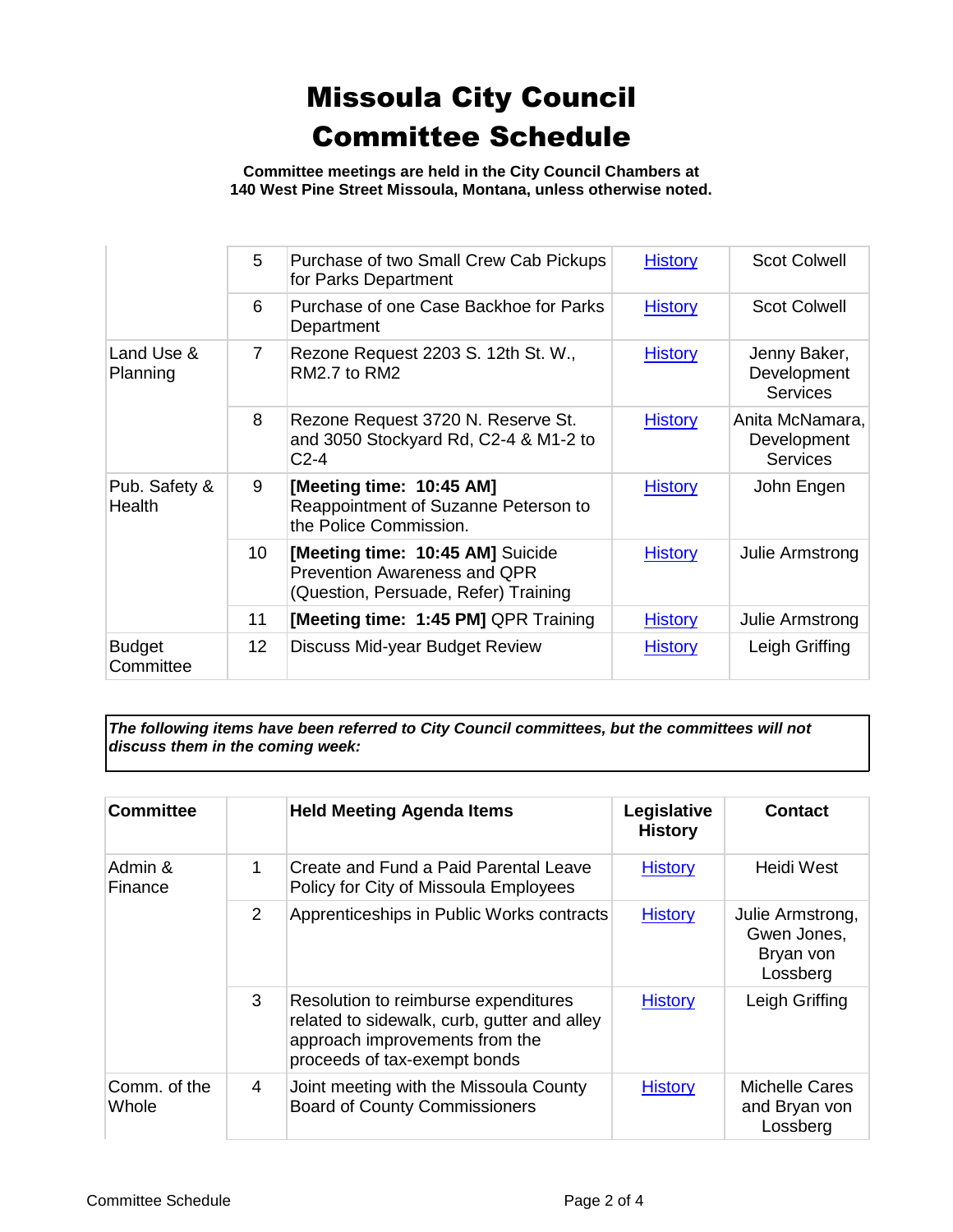**Committee meetings are held in the City Council Chambers at 140 West Pine Street Missoula, Montana, unless otherwise noted.**

|                         | 5              | Missoula Downtown Master Plan<br>implementation committee update                                                                                                                                        | <b>History</b> | Bryan von<br>Lossberg                                                                  |
|-------------------------|----------------|---------------------------------------------------------------------------------------------------------------------------------------------------------------------------------------------------------|----------------|----------------------------------------------------------------------------------------|
|                         | 6              | <b>Hotel Fox Update Presentation</b>                                                                                                                                                                    | <b>History</b> | Chris Behan                                                                            |
|                         | $\overline{7}$ | Missoula Economic Partnership Update                                                                                                                                                                    | <b>History</b> | Bryan von<br>Lossberg                                                                  |
| Land Use &<br>Planning  | 8              | MCPB update to the LUP committee                                                                                                                                                                        | <b>History</b> | John DiBari                                                                            |
|                         | 9              | Annexation, (see separate list at City<br>Clerk's Office for pending annexations)<br>(Ongoing in committee)                                                                                             | <b>History</b> | Marty Rehbein                                                                          |
|                         | 10             | <b>Special Presentation and Discussion:</b><br><b>Historic Demolition Permit Draft</b><br><b>Comments--Emily Scherrer</b>                                                                               | <b>History</b> | Gwen Jones                                                                             |
|                         | 11             | <b>Planning Division Work Plan</b>                                                                                                                                                                      | <b>History</b> | Laval Means,<br><b>Planning Division</b><br>Manager,<br>Development<br><b>Services</b> |
|                         | 12             | Update regarding implementation of the<br><b>Tourist Home ordinance</b>                                                                                                                                 | <b>History</b> | John DiBari,<br>Bryan von<br>Lossberg, Gwen<br>Jones                                   |
|                         | 13             | Petition Nos. 9856 & 9857 – Request to<br>Annex Parcel 2 of COS No. 6064, Tract B<br>of COS No. 1153, and Tract 1 of COS No.<br>3462 located South of 44 Ranch<br>Subdivision and North of Mullan Road. | <b>History</b> | Drew Larson                                                                            |
| Pub. Safety &<br>Health | 14             | Missoula Aging Services, Initiatives and<br>Services Update - Susan Kohler                                                                                                                              | <b>History</b> | Gwen Jones                                                                             |
|                         | 15             | Relationship Violence Services Update                                                                                                                                                                   | <b>History</b> | Jesse L. Ramos                                                                         |
|                         | 16             | <b>Relationship Violence Services Office</b><br>Update                                                                                                                                                  | <b>History</b> | Jesse L. Ramos                                                                         |
|                         | 17             | Health and Safety Issues at Hollywood<br><b>Mobile Home Park</b>                                                                                                                                        | <b>History</b> | Jordan Hess                                                                            |
|                         | 18             | Management of the urban deer population<br>in the City of Missoula.                                                                                                                                     | <b>History</b> | Bryan von<br>Lossberg, Julie<br>Armstrong                                              |
|                         | 19             | Proposed changes to the Missoula<br>Municipal smoking ordinance.                                                                                                                                        | <b>History</b> | <b>Michelle Cares</b>                                                                  |
|                         | 20             | <b>Health Department update</b>                                                                                                                                                                         | <b>History</b> | Michelle Cares                                                                         |